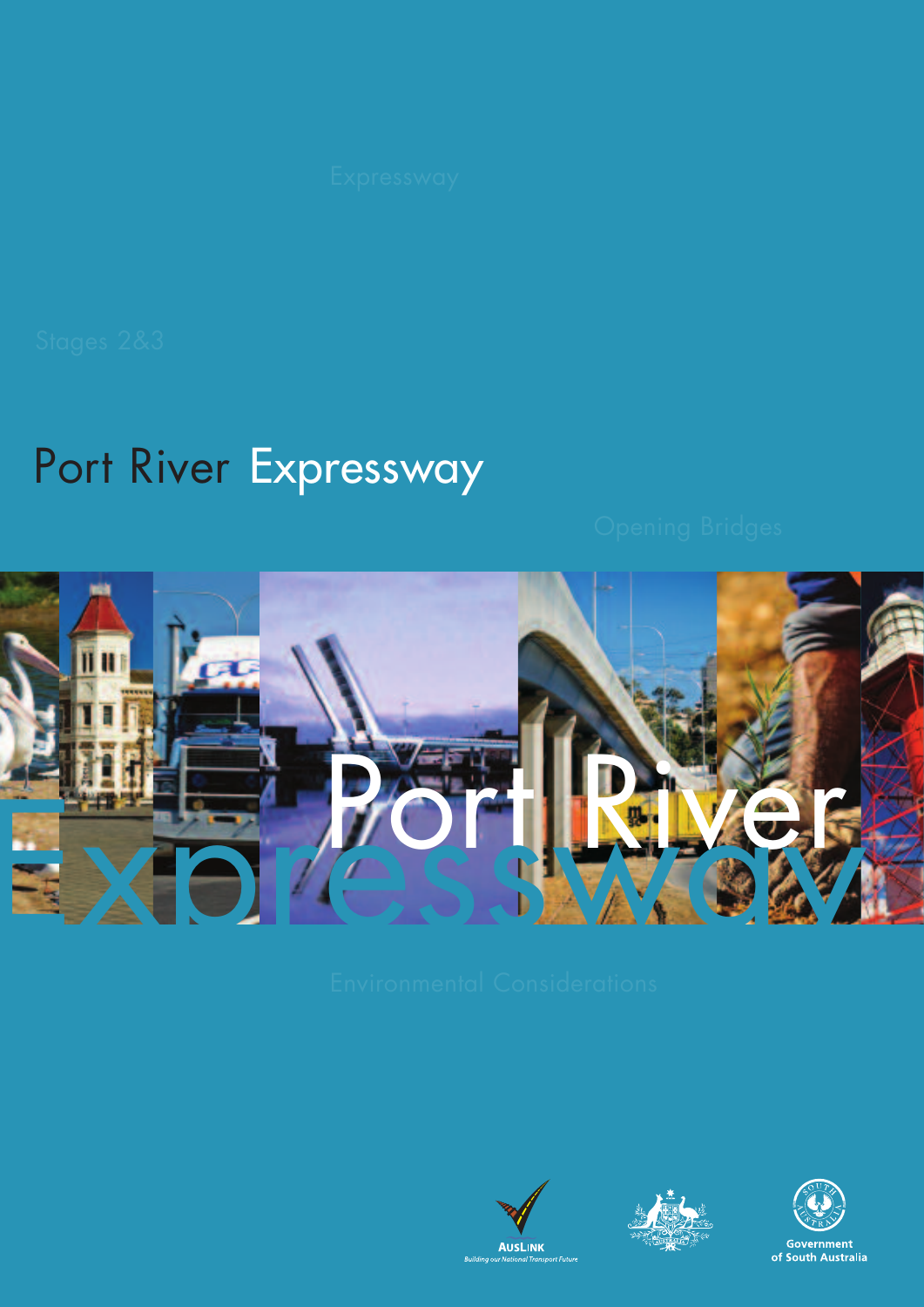

# **Project Overview The Contract Overview According to the Contract Overview Stage 1**

The Port River Expressway project is an important strategic transport route for South Australia. It will contribute to South Australia's economic development by providing an expressway and new road and rail bridge connections across the Port River.

The project will link the state's major port and rail terminals at the port of Adelaide directly with the AusLink National Network to Perth and Darwin via Port Wakefield Road, the National Network to Sydney and Melbourne and also the interstate mainline rail network.

The Port River Expressway comprises three stages:

- **Stage 1** consists of a 5.5 kilometre four-lane expressway link between South Road and Francis Street with an overpass at each of the junctions of South Road, Hanson Road and Eastern Parade.
- **Stage 2** consists of a four lane high-level, opening road bridge across the Port River between Docks 1 and 2, linking Stage 1 at Francis Street to Victoria Road. Changes will be made to Nelson Street and Semaphore Road to connect to the new road link.

• **Stage 3** consists of a single track, dual gauge, high-level, opening rail bridge across the Port River, north of the road bridge, with connections to the existing rail system.

## **Benefits**

The Port River Expressway project will:

- accommodate the vision for the port's future;
- link South Australia's export enterprises and industrial areas with key transport routes and facilities supporting future growth in exports;
- contribute to the future prosperity of the state's tourism industry and urban regeneration of Port Adelaide by reducing heavy traffic through the Port Adelaide Centre; and
- reduce travel time for motorists travelling from Port Wakefield Road and Salisbury Highway to the LeFevre Peninsula by up to 15 minutes.

Stage 1 of the \$91.5 million Port River Expressway was opened to traffic on 19 July 2005. The 5.5 kilometre four-lane expressway link between South Road and Francis Street is expected to carry approximately 40,000 vehicles in five to six years time. It will alleviate the current congestion problems on South Road, Cormack Road and Grand Junction Road.

Funding for Stage 1 of the project was a joint contribution between State and Australian governments under the *Roads of National Importance Program* (RONI).

en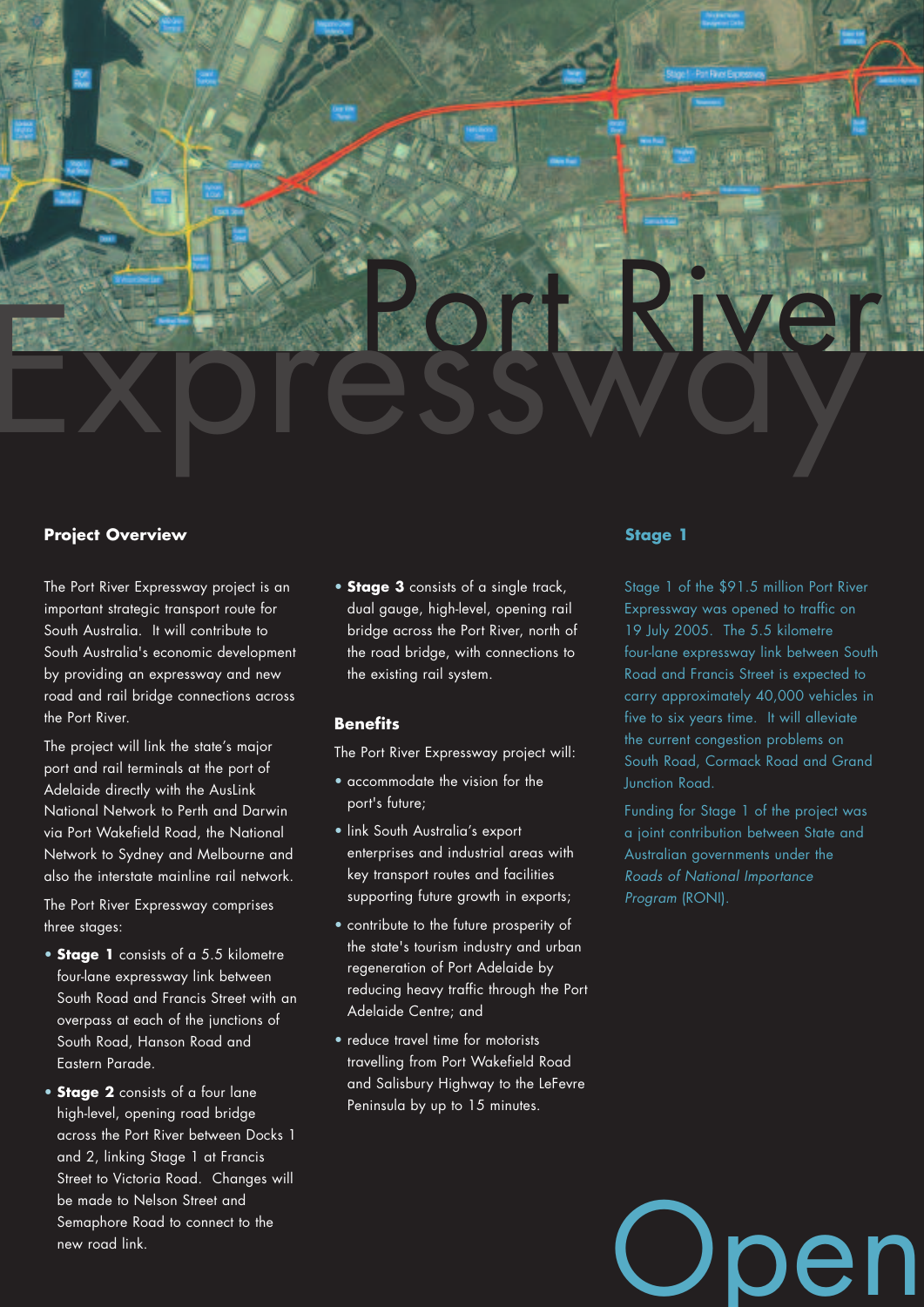

## **Stages 2 and 3 Project Timing**

Stages 2 and 3 of the Port River Expressway (road and rail bridges) incorporates the following design features:

- a four-lane road bridge approximately 300 metres in length with eight fixed spans;
- a shared path for pedestrians and cyclists;
- a single track, dual gauge rail bridge approximately 770 metres in length with 37 fixed spans;
- ten metres clearance to Mean Sea Level (approximately 8 metres above high water) to allow tourist boats and smaller vessels unlimited passage;
- opening spans to provide a 30 metre opening to allow tall ships and larger vessels passage;
- a clear zone of 11 metres wide from the wharf edge and a minimum of 4.6 metres in height under the bridge to allow for public boardwalks around the waterfront which will be developed as part of the Port Adelaide Waterfront Redevelopment;
- an 'open' feeling through the spacing and dimensions of piers providing access around and under the bridges to minimise the impact on the surrounding environment;
- a large window (glass curtain wall) to facilitate viewing of the bridges' opening mechanisms;
- viewing platforms on the road bridge, with stairs providing access from wharf level;
- 70 seconds to open or close with back up mechanisms in the event of a power failure; and
- fendering between the two bridges to provide protection of the bridge piers.

Bridges

Abigroup Contactors Pty Ltd was awarded the contract in early July 2005 to design, construct and maintain the road and rail bridges across the Port River.

## **Project Program**

- site establishment August 2005;
- start of local roadworks and railworks November 2005;
- start of piling in the Port River December 2005;
- Stage 3 completion (railworks) mid 2007; and
- Stage 2 completion (roadworks) late 2007.

# **Funding**

Funding for the \$178 million project involves a joint contribution from the State and Australian governments under the *AusLink Investment Program*.

Tolls will not be applied to the bridges.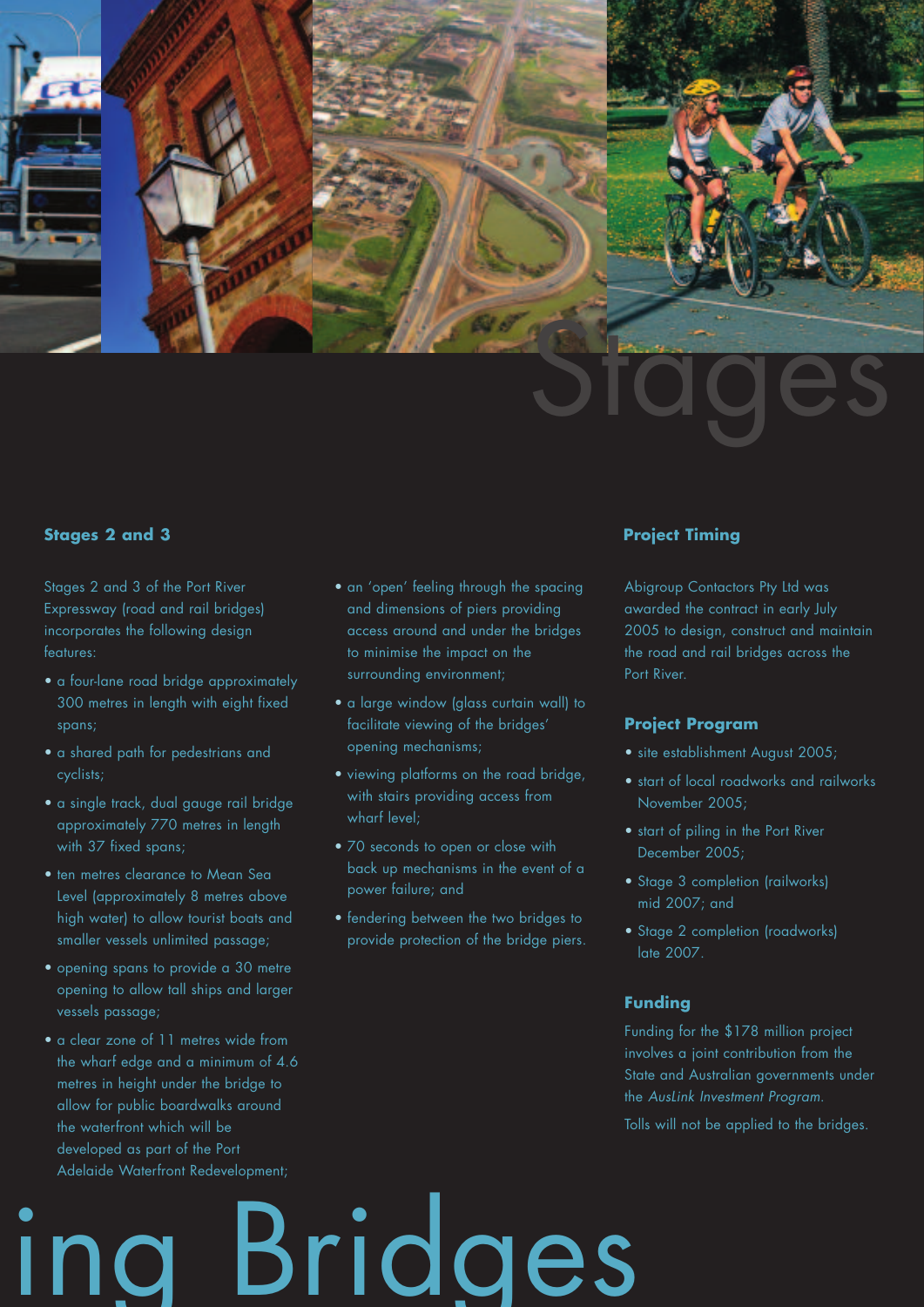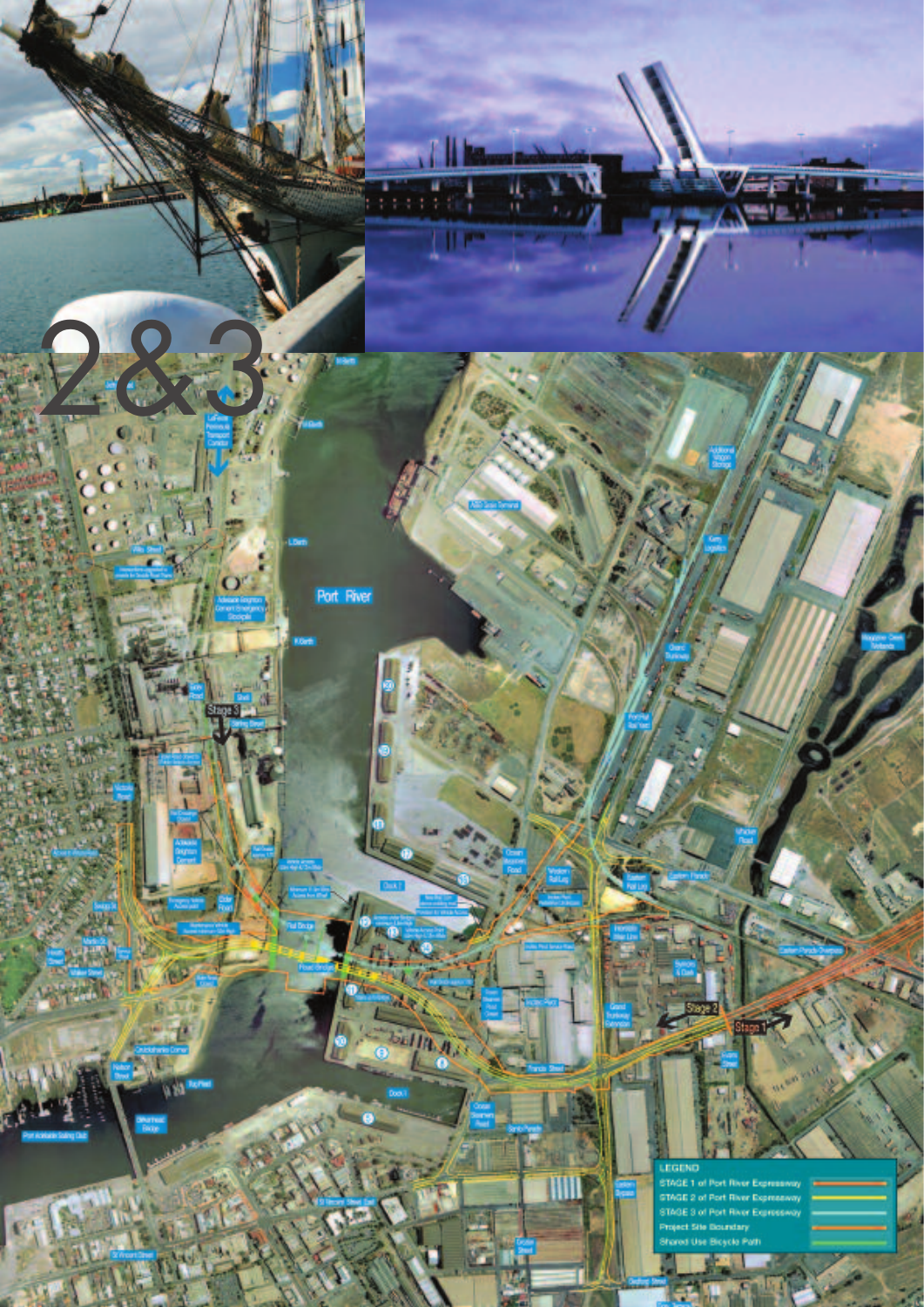

# **Environmental Considerations** The Big Picture **The Big Picture**

The Port River Expressway has proven to be one of the most environmentally complex and challenging road projects in South Australia's history. The project is unlike any other due to its geotechnical and environmental elements. Respect for the environment has guided every aspect of planning, design and construction activities.

Stage 1 of the Port River Expressway project highlighted the way in which recycled materials can be successfully incorporated into a roadworks project. A total of 1.7 million tonnes of recycled material was used for Stage 1 roadworks, which is equivalent to 75,000 fully loaded semi trailers.

An Environmental Management Plan has been developed for Stages 2 and 3 of the project, outlining an extensive range of environmental management measures to ensure construction of the bridges and related infrastructure is undertaken in an environmentally sensitive manner.

Key environmental issues considered in the Environmental Management Plan include:

- construction noise and vibration (including impacts to adjacent residents and impacts on dolphins and other marine life);
- noise during the operations phase;
- land contamination;
- soil erosion:
- disposal of stormwater;
- resource use; and
- recycling.

The Port River Expressway project is the first stage of a comprehensive \$1 billion program of works initiated by the South Australian government with the support of the Australian government's \$12.7 billion *AusLink Investment Program*. The improvements reinforce the port of Adelaide and Osborne Maritime Precinct as a vibrant centre of activity and a world-class import/export hub for the state.

Included in the program of works are: a new Grain Terminal; a Deep Sea Grain Wharf; a deepened Outer Harbor shipping channel; development of the Osborne Maritime Precinct resulting from the Air Warfare Destroyer contract; the upgrade of the LeFevre Peninsula rail freight corridor; the provision of LeFevre Peninsula headworks; the development of the Largs North Marine Precinct; improvements to the South Road Corridor; and construction of the Northern Expressway from Salisbury Highway to Gawler via Port Wakefield Road.